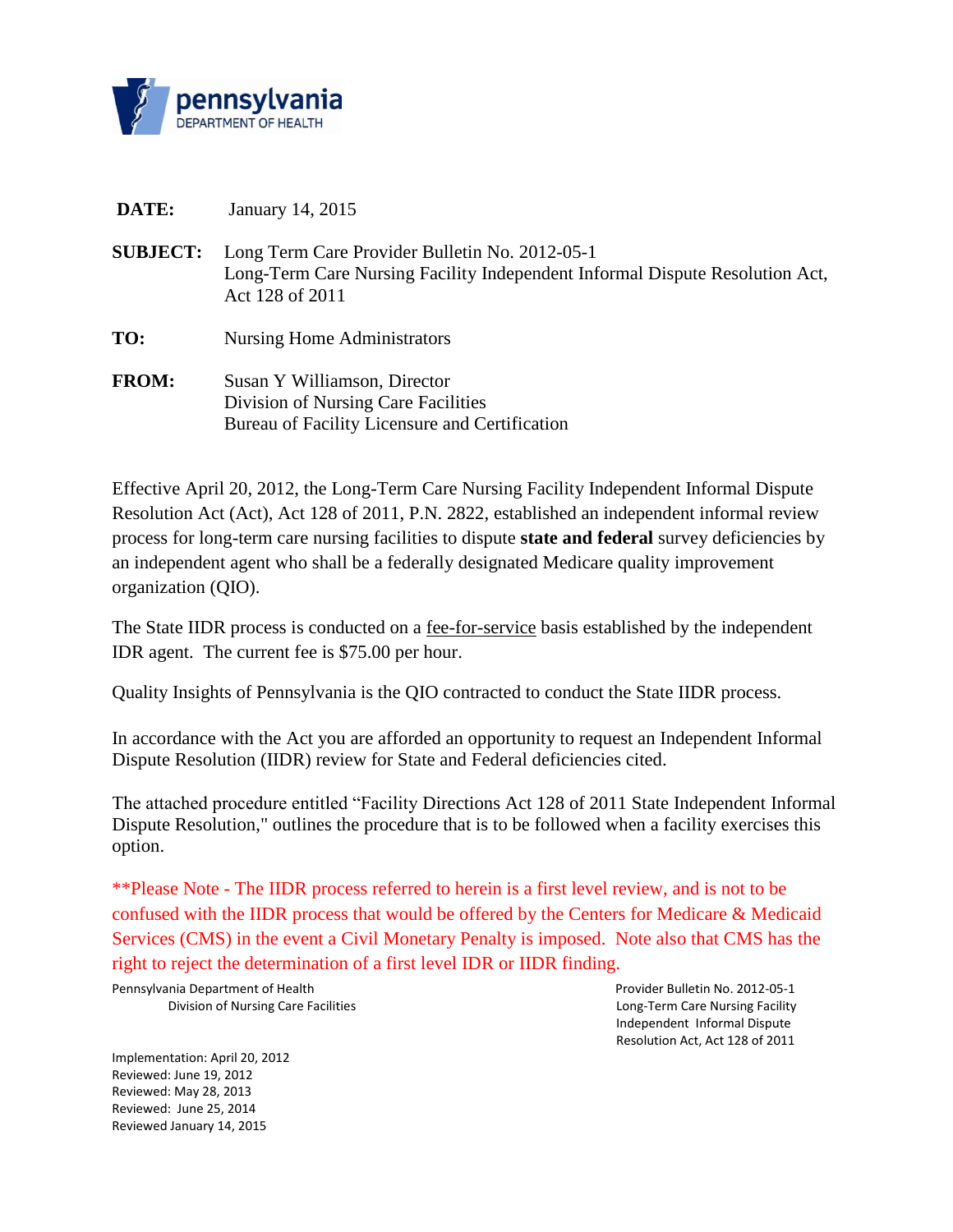Attachment

## Facility Directions Act 128 of 2011 State Independent Informal Dispute Resolution

If you have selected the State IIDR process and desire an independent review by Quality Insights of Pennsylvania, you shall submit the information by U.S. mail, FedEx, or UPS addressed as follows:

> Quality Insights Attention: Informal Dispute Resolution 2536 Eastern Blvd Mailbox #452 York, PA 17402

With a copy of the cover letter to the appropriate Department of Health Division:

Susan Williamson, Director Division of Nursing Care Facilities Room 526 Health & Welfare Building 625 Forster Street Harrisburg, PA 17120-0701 or Email at: [suswilliam@pa.gov](mailto:suswilliam@pa.gov)

## OR

Charles Schlegel, Director Division of Safety Inspection 2150 Herr Street,  $1<sup>st</sup>$  Floor Harrisburg, PA 17103 [cschlegel@pa.gov](mailto:cschlegel@pa.gov)

To request an IIDR for deficiencies you must submit, within the same ten (10) calendar days you have for submitting the plan of correction for the cited deficiencies, the following:

- Your written IIDR request that identifies the deficiencies disputed and the reasons for the IIDR request (cover letter), including supporting documentation with key areas highlighted.
- A copy of the Statement of Deficiencies (2567).